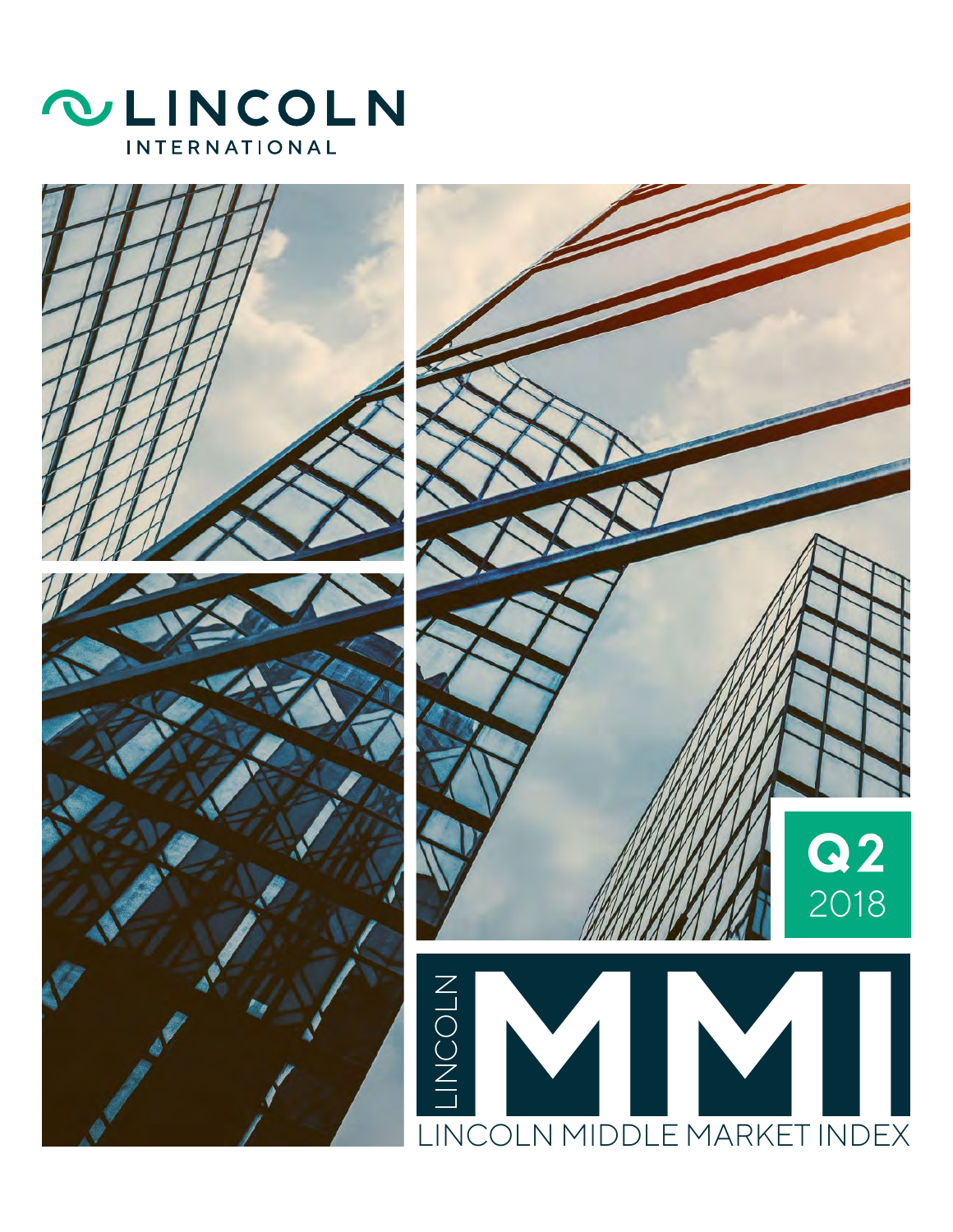

## **THE LINCOLN MIDDLE MARKET INDEX** SHOWS STRONG GROWTH MIDWAY THROUGH 2018

Lincoln International's fourth edition of the Lincoln Middle Market Index (MMI) reveals that, in Q2 2018, middle market enterprise values increased 2.5% compared to 3.4% for enterprise values of S&P 500 companies.

#### About the Lincoln Middle Market Index

The Lincoln MMI is a first-of-its-kind index to offer a comprehensive, detailed and useful measurement of private middle-market company performance and values.

What has been missing from the privately held company marketplace is a means to identify how its value:

- (1) changes over time
- (2) correlates to the public stock market.

Lincoln designed the Lincoln MMI to solve this problem by measuring the quarterly change in enterprise value for middle market companies primarily owned by private equity firms. Enterprise value ("EV") is the sum of a company's equity value and net debt.

A significant difference between the Lincoln MMI and S&P 500 is that the Lincoln MMI is comprised of smaller, private companies whereas the S&P 500 is comprised of public companies.

#### **QUARTERLY OVERVIEW**

- Fourth Edition: Covers Q2 2018
- Measures quarterly changes in enterprise value of nearly 400 middle market companies based on a population of over 1,300 companies primarily owned by private equity firms
- Analyzes the impact from the change in company earnings versus market valuation multiples
- Assess the change in value for six industry sectors

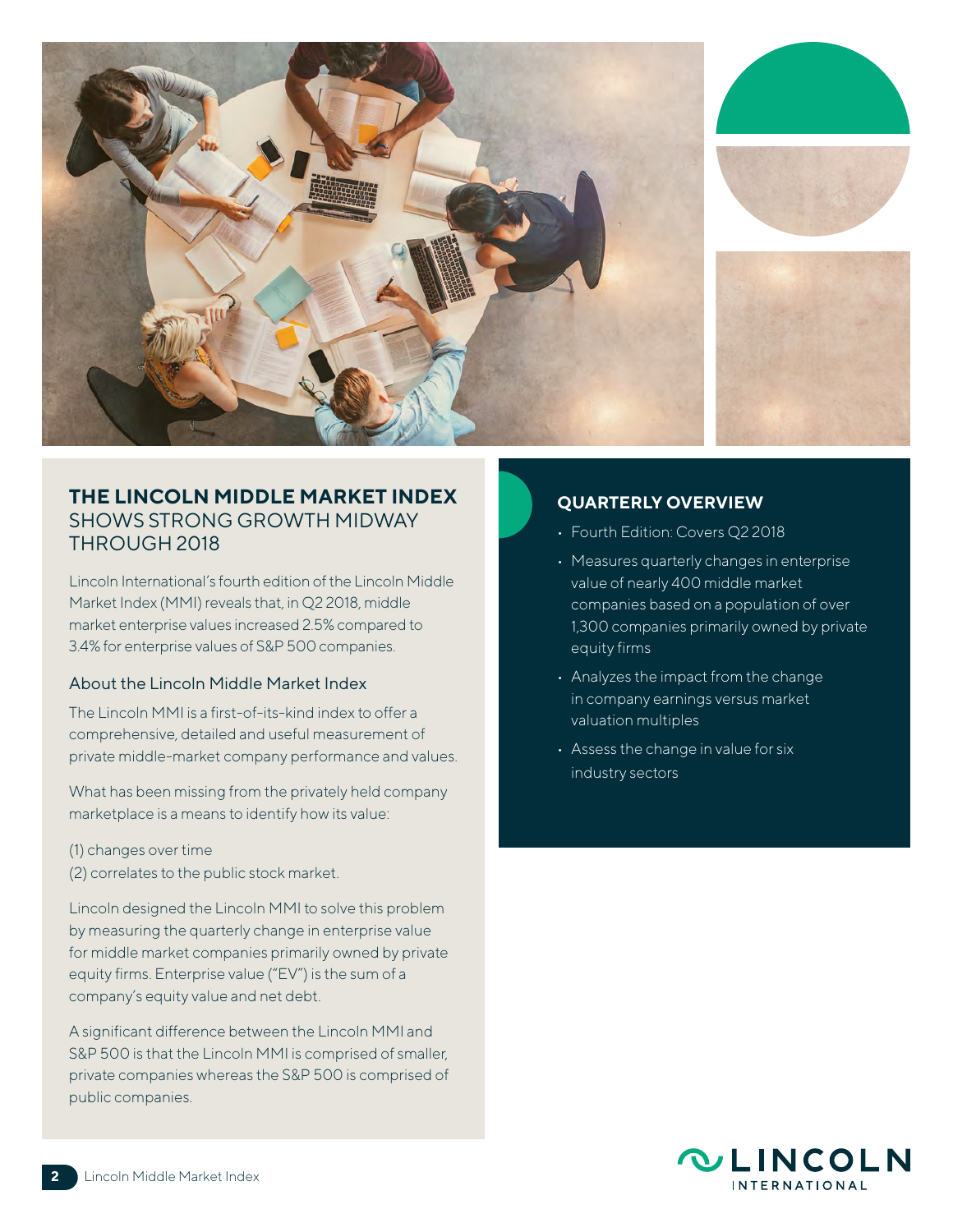# RESULTS: **Both Middle Market and S&P 500 Companies Grew in Q2 2018**



**NOTE:** Both the Lincoln and S&P 500 EV returns above reflect enterprise values S&P 500 EV excludes financial companies for which enterprise value is generally not meaningful; including such companies produces qualitatively similar results



Compound Annual Growth Rate for the Lincoln MMI since Q1 2014

Starting at a value of 10,000 as of March 31, 2014, the Lincoln MMI increased by 31.4% cumulatively to 13,141, as of June 30, 2018.

- The Lincoln MMI grew at a compound annual growth rate of 6.6% since inception as compared to 7.9% for the enterprise values of the S&P 500.
- Over the past year, the Lincoln MMI and S&P 500 enterprise values grew 8.2% and 11.6%, respectively.

The Lincoln MMI shows that middle market enterprise values increased by over 1.0% in each of the last six quarters. Although the Lincoln MMI lags behind S&P 500 EV growth since inception, the Lincoln MMI's volatility is approximately half that of the S&P 500 EV index.



2018

 $Q<sub>2</sub>$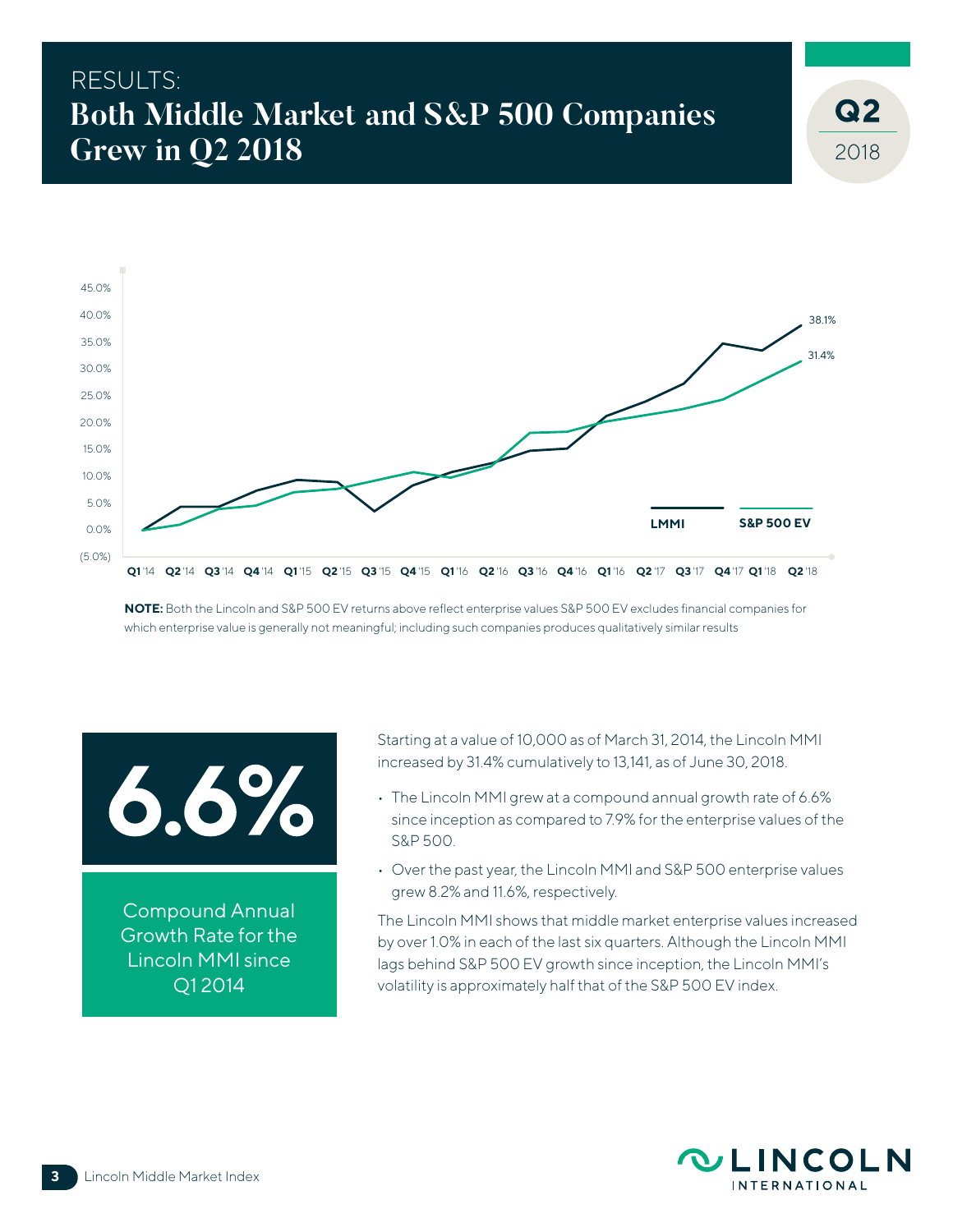# SECTOR BREAKDOWN: **Middle Market Performance by Industry**





Increase of Lincoln MMI technology since Q2 2017

The technology segment remains the top performing segment over the last year, increasing by 20.5% which is nearly 50% higher than the second-best performing segment, industrials, which grew by 14.0%. Technology and industrial companies account for approximately one-third of the Lincoln MMI, thus driving a significant portion of the middle market's overall growth in Q2 2018.

Whereas every industry increased in value in Q1 2018, both business services and energy companies declined in value in Q2 2018. Despite these declines, both industries' indices remain above their prior year values.



2018

 $Q<sub>2</sub>$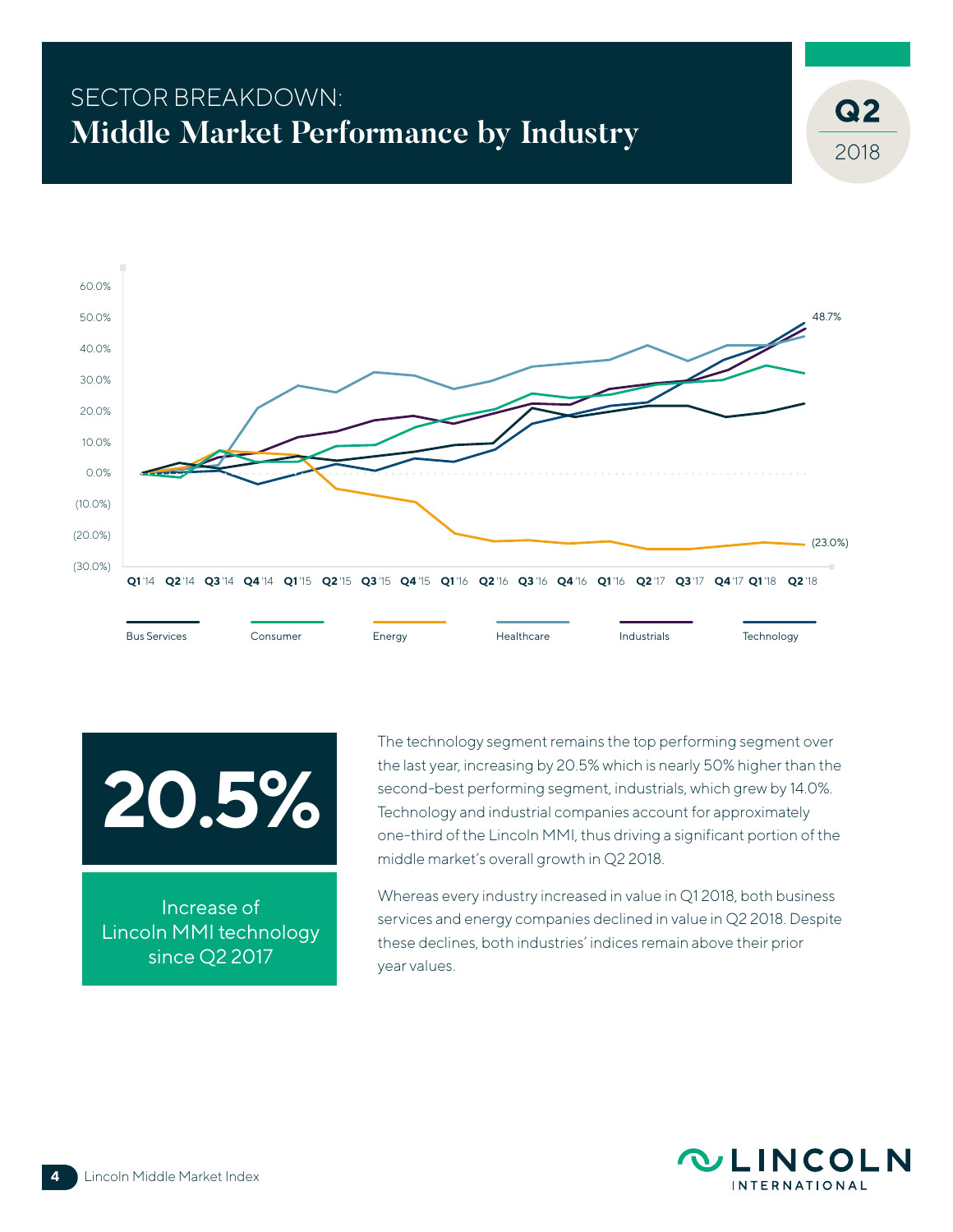# EXAMINING THE LINCOLN MMI: **EBITDA Multiples versus Earnings**



Expansion of Lincoln MMI valuation multiples since Q1 2014

The grey line in this graph indicates the quarterly change in the Lincoln MMI; this change is based on changes in performance (i.e., EBITDA) combined with the change in EBITDA multiples.

Since the inception of the Lincoln MMI in Q1 2014, middle market valuation multiples expanded approximately 15%. Enterprise value multiple expansion had slowed over the prior year, but multiples increased notably in Q2 2018 and are at their highest level since the inception of the Lincoln MMI. Despite this, earnings growth remains the more meaningful driver in long-term middle market enterprise value growth.



2018

 $Q<sub>2</sub>$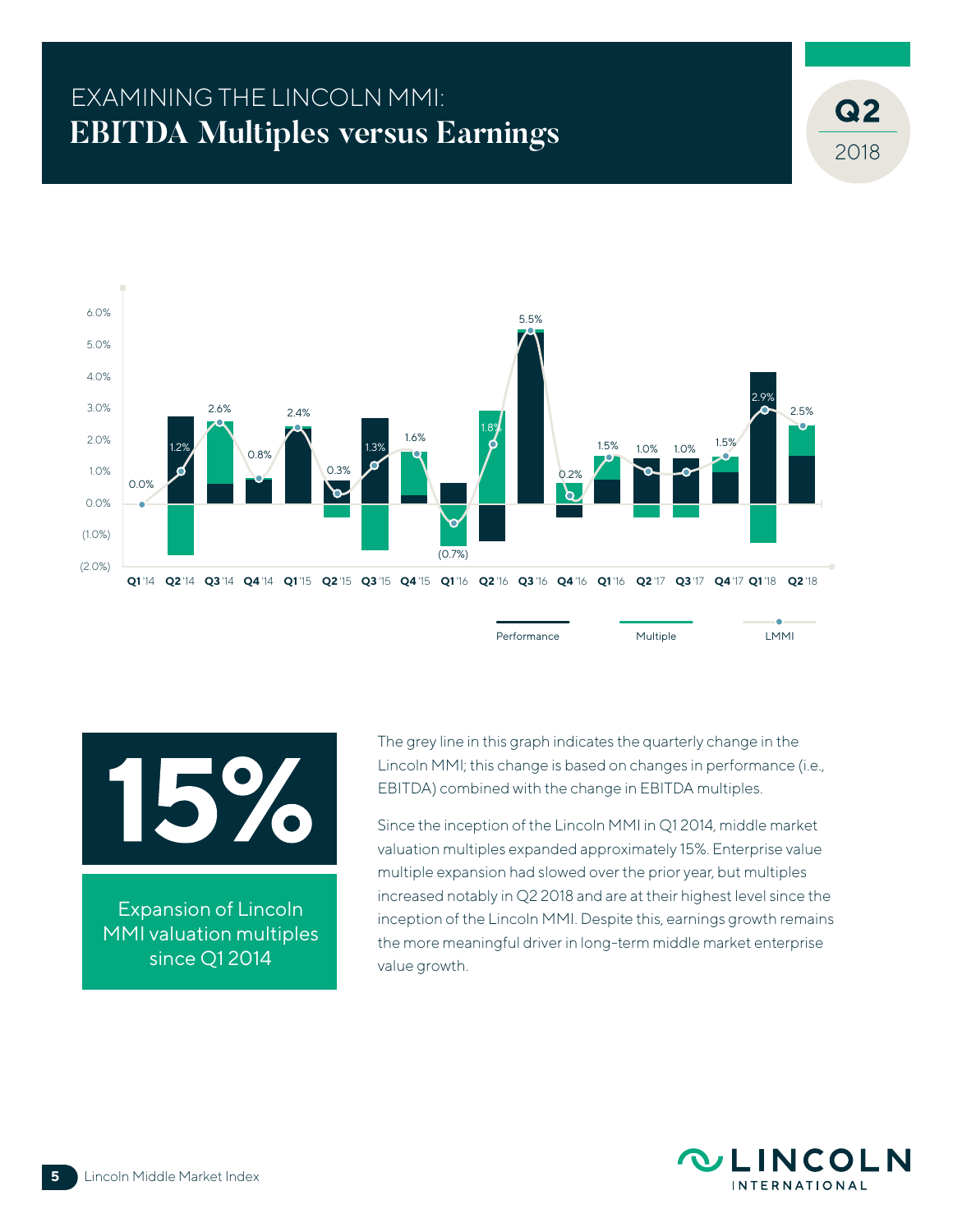# SUMMARY: **THE LINCOLN MMI**

## MARKET OBSERVATIONS:

- Enterprise multiples in the middle market are at the highest level since the inception of the Lincoln MMI in 2014 Q1.
- In Q2 2018, middle market enterprise values increased 2.5% compared to 3.4% for S&P 500 companies; however, for the first six months of 2018, middle market enterprise value growth of 5.5% beat that of the S&P 500 of 2.5%.
- Steady growth in the Lincoln MMI was driven by both improved performance and multiple expansion whereas growth in the S&P 500 was driven by only improved performance as multiples were flat.
- With six consecutive quarters of enterprise value growth over 1.0%, the Lincoln MMI continues to demonstrate that valuations of U.S. middle market companies are less volatile because of lower volatility in enterprise value multiples compared to the S&P 500; in the long run, earnings remain the driver of enterprise value growth for all companies.

## INDUSTRY OBSERVATIONS:

- Middle market industrial companies followed their record quarterly enterprise value growth in Q1 2018 of 4.9% with a new record quarterly enterprise value growth of 5.2%.
- Business services enterprise values in the middle market declined in Q2 2018 after five quarters of steady enterprise value growth.
- Middle market technology companies outperformed all other industries over the past year with quarterly enterprise value growth of over 5.0% in three out of four quarters.
- Although each industry showed enterprise value growth over the past year, industrial and technology companies grew 14.0% and 20.5%, respectively, compared to less than 3.0% for the four other industries.

## IN SUMMARY, WE BELIEVE THE LINCOLN MMI:

- Enables investors in private companies and private equity firms the ability to compare or benchmark their investments against an index comprised of hundreds of privately held companies.
- Demonstrates middle market private companies generate returns comparable to major public stock market indices while also being reflective of the United States private equity backed middle market.
- Offers many unique valuation insights into the fair value of private companies for a wide array of stakeholders and investors and represents a significant enhancement to the information available to investors in private companies.

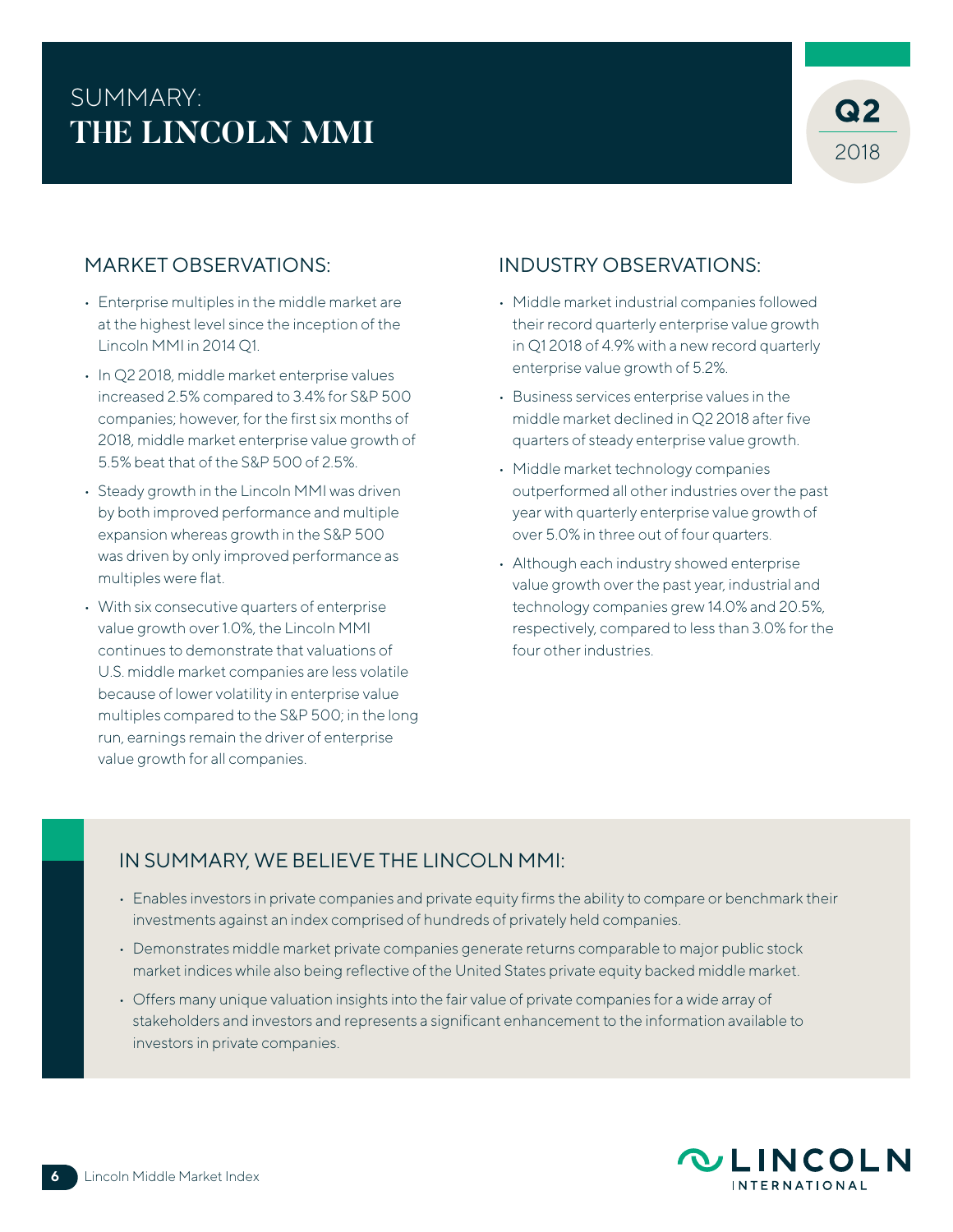

#### SOURCE OF DATA AND SAMPLE SIZE

On a quarterly basis, Lincoln determines the enterprise fair value of over 1,300 portfolio companies for approximately 100 sponsors (i.e., private equity groups and lenders to private equity groups). These portfolio companies report quarterly financial results to the sponsor or lender. Lincoln obtains this information and computes the enterprise value in accordance with the fair value measurement principles of generally accepted accounting principles. In assessing enterprise value, Lincoln relies on well accepted valuation methodologies such as the market approach and income approach considering each company's historical and projected performance and other qualitative and quantitative factors. Finally, each valuation is then vetted by auditors, company management, boards of directors and regulators. Upon concluding each quarterly valuation cycle, Lincoln aggregates the underlying financial performance and enterprise value data for analysis.

To construct the Lincoln MMI, Lincoln selects a subsection of the companies valued each quarter, including companies each generating earnings before interest, taxes, depreciation and amortization of less than \$100.0 million, disregarding venture-stage businesses and non-operating entities, such as special purpose entities that own real estate and specialty finance assets.

*For more information, visit www.lincolninternational.com/services/valuations-and-opinions/lincolnmmi*

**1,300+ ~100**

Portfolio Companies are evaluated by Lincoln on a quarterly basis to determine their Enterprise Fair Value

Sponsors participate in Lincoln MMI I.E. Private Equity Groups & lenders to Private Equity Groups

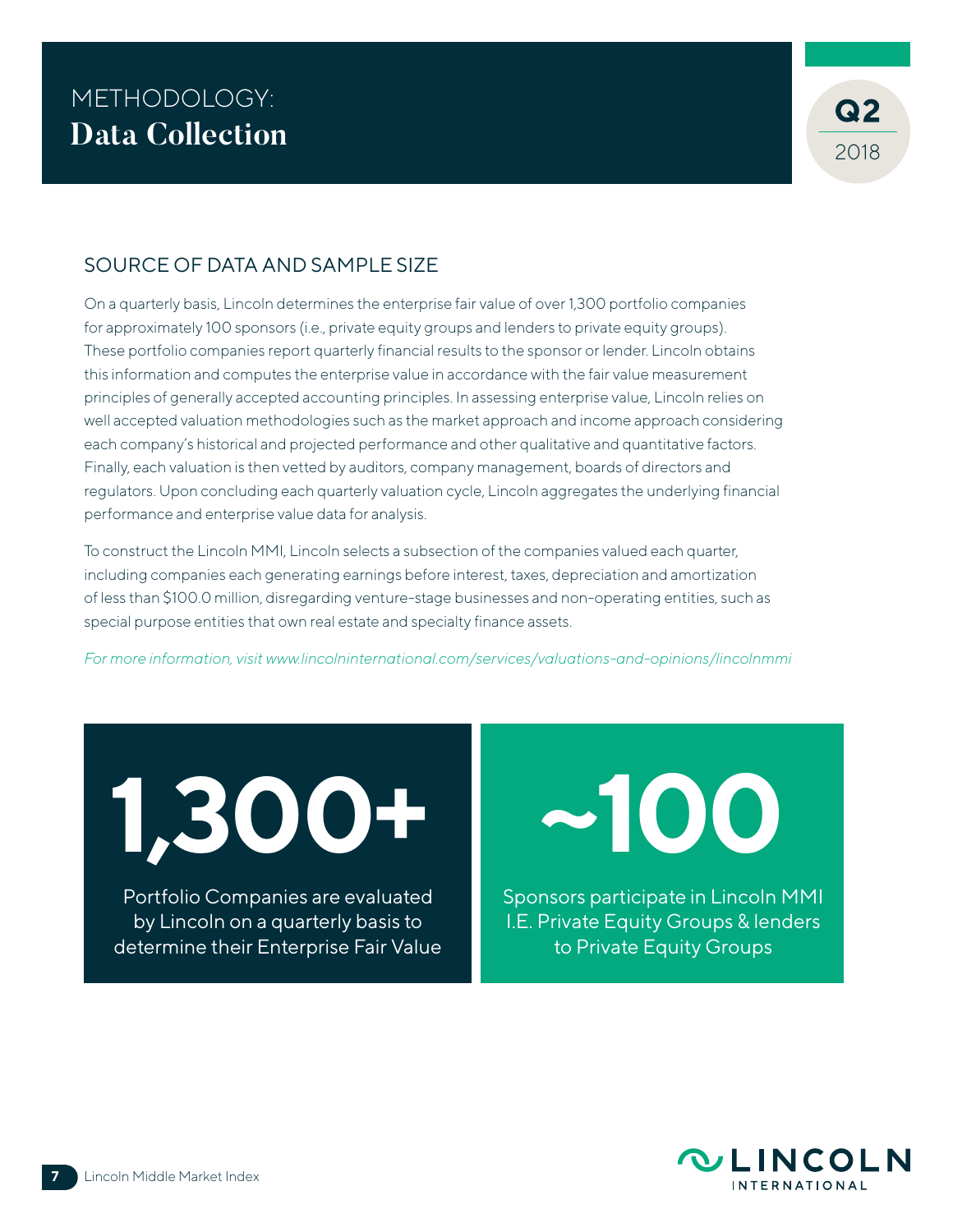#### PROFESSOR STEVEN KAPLAN

Professor Steven Kaplan is the Neubauer Distinguished Service Professor of Entrepreneurship and Finance at the University of Chicago Booth School of Business. Professor Kaplan conducts research on issues in private equity, venture capital, entrepreneurial finance, corporate governance and corporate finance. He has published papers in a number of academic and business journals. Kaplan is a research associate at the National Bureau of Economic Research and an associate editor of the Journal of Financial Economics. Kaplan teaches advanced MBA and executive courses in entrepreneurial finance and private equity, corporate finance, corporate governance, and wealth management. *BusinessWeek* named him one of the top 12 business school teachers in the country. Kaplan serves on the boards of Morningstar, Zayo Group and the Illinois Venture Capital Association. He has been a member of the faculty since 1988.

Professor Kaplan received his A.B., *summa cum laude*, in Applied Mathematics and Economics from Harvard College and earned a Ph.D. in Business Economics from Harvard University.

## PROFESSOR MICHAEL MINNIS

Professor Michael Minnis is an Associate Professor of Accounting at the University of Chicago Booth School of Business. Professor Minnis studies the role of accounting information in allocating investment efficiently by both management and capital providers, the use of financial reporting in mitigating information opacity issues of privately-held firms, and the interplay within management in the production and use of financial information. His research includes identifying unique data and methods to empirically examine issues in a novel way.

Professor Minnis received his Ph.D. from the University of Michigan and his B.S. from the University of Illinois, where he graduated with Highest Honors.

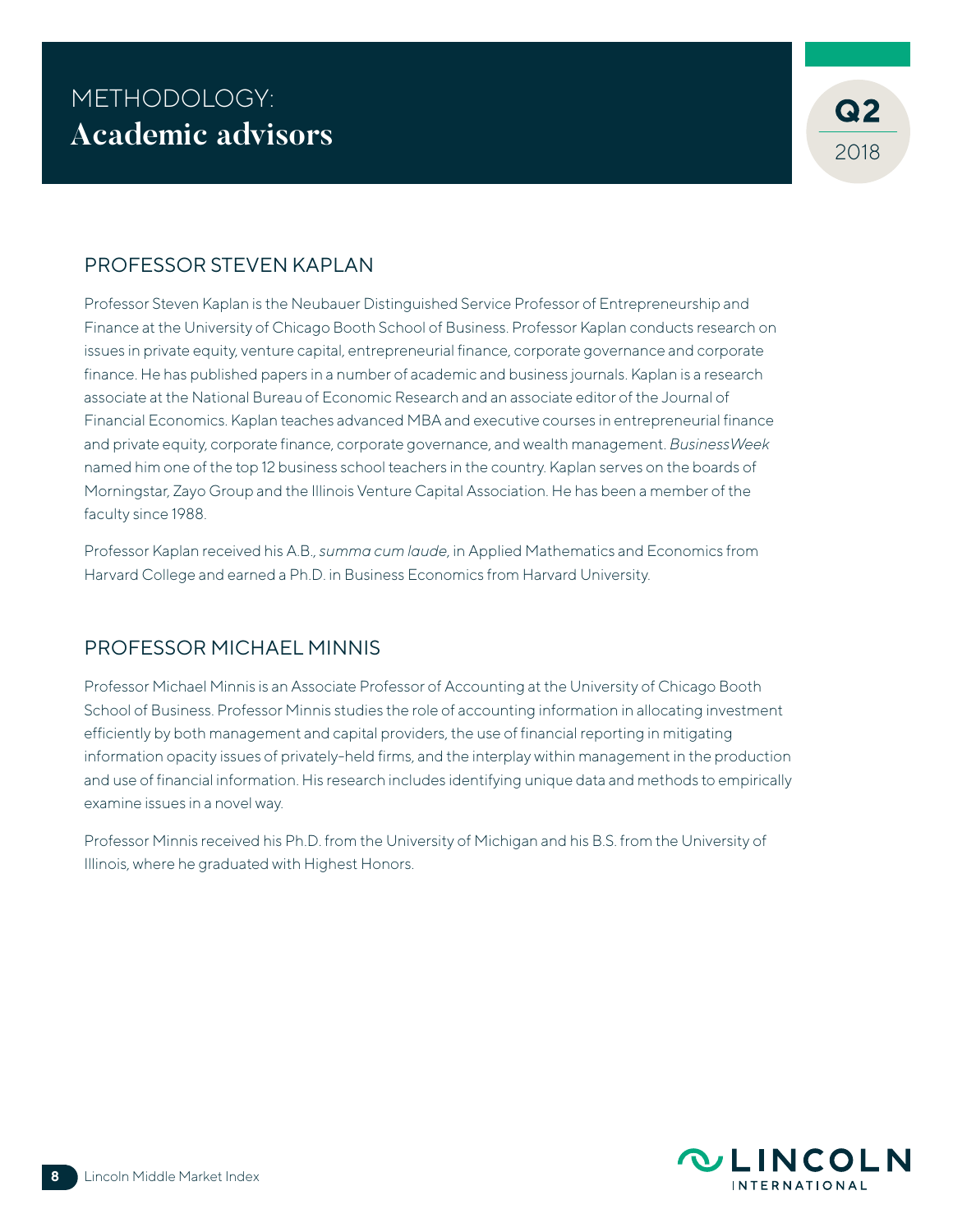# **Lincoln International's Global Valuations & Opinions Group**



Lincoln International's Valuation & Opinions Group (VOG) is a leading independent valuation advisor to managers of illiquid assets and lenders to alternative assets funds. The team specializes in the valuation of illiquid debt, equity and derivative securities. Additionally, they provide independent fairness and other transaction opinions for a variety of corporate transactions for both public and private companies.

Lincoln International's highly skilled professionals have extensive experience in determining and supporting fair value measurements for traditional and complex securities. They are widely recognized for leveraging Lincoln International's "real world" transaction experience from its M&A and debt advisory practices to assist its clients in the determination of fair value.

For more information about the Lincoln MMI or Lincoln International's valuations expertise, please contact:



**Ron Kahn** *Managing Director* +1 (312) 580-6280 rkahn@lincolninternational.com



**Patricia Luscombe** *Managing Director* +1 (312) 506-2744 pluscombe@lincolninternational.com



**Smitha Balasubramanian** *Director* +1 (312) 506-2730 sbalasubramanian@lincolninternational.com







**Sarit Rapport** *Vice President* +1 (212) 257-7738 srapport@lincolninternational.com



**Neal Hawkins** *Vice President* +1 (312) 506-2701 nhawkins@lincolninternational.com



**Michael R. Fisch** *Managing Director* +1 (312) 580-8344 mfisch@lincolninternational.com



**Larry Levine** *Managing Director* +1 (312) 506-2733 llevine@lincolninternational.com



**Brian Garfield** *Director* +1 (212) 277-8105 bgarfield@lincolninternational.com



**Chris Mazzone** *Vice President* +1 (312) 506-2720 cmazzone@lincolninternational.com



**Andrew Bartolotta** *Vice President* +1 (312) 506-1956 abartolotta@lincolninternational.com